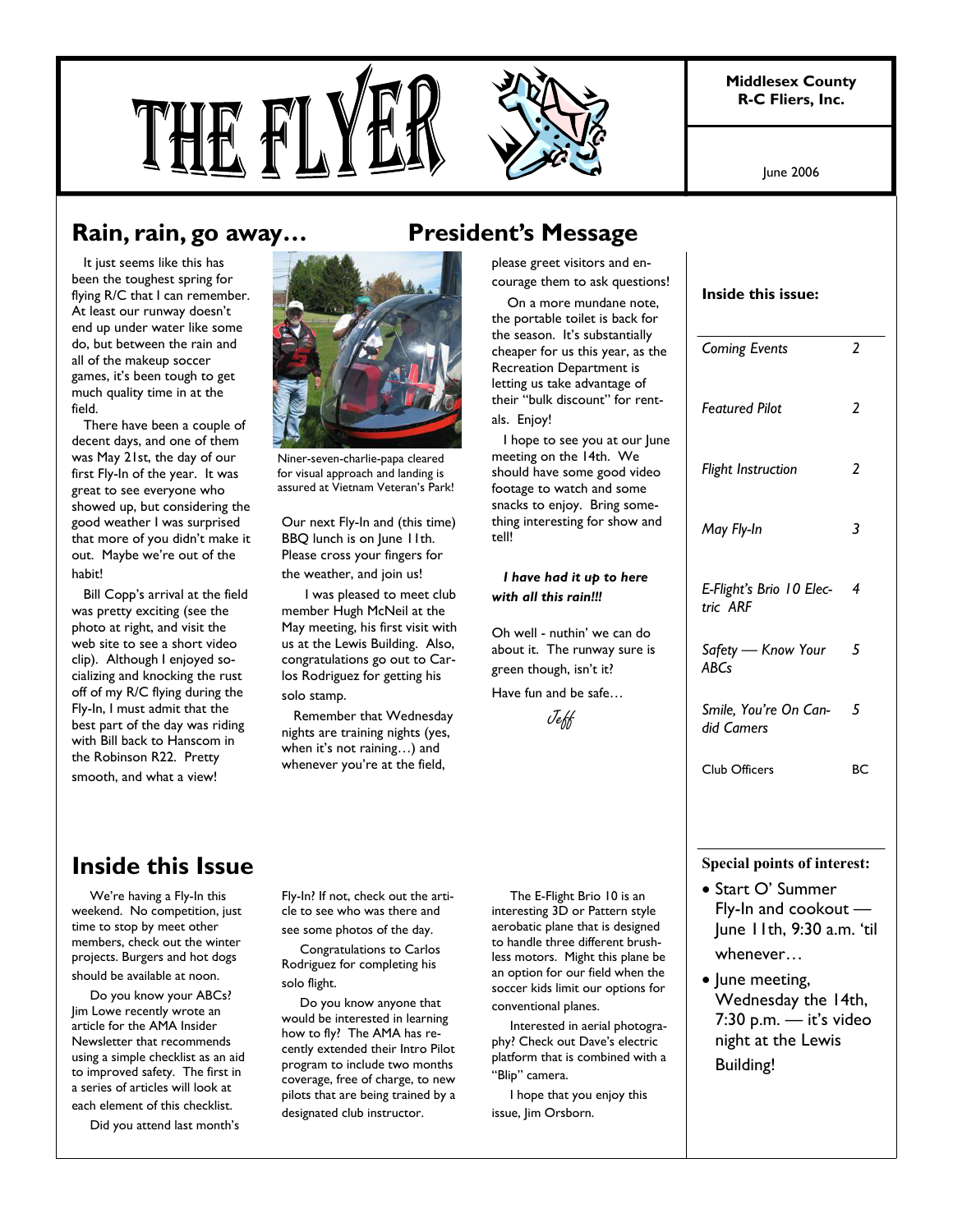# Page 2 **The FLYER**

### **Coming Events — Start O' Summer Fly-In, June 11**



Bill Copp plane, MCRCF field

**HOT — HOT — HOT** The **MCRCF Start O' Summer Fly-In** is scheduled for this Sunday, June 11th. There is not much time to get the word out, but we hope that as many people as possible will attend this fun event.

> The event will be held at the field and is basically a noncompetitive fly-in!

 The event will start at 9:30a.m. and run until whenever. For those who are so inclined, a cookout is planned at lunchtime. The menu will include hamburgers, hot dogs, etc. Come by if you would like to meet other members, see what everyone's been up to over the winter - fly and talk R/C!

 Rumor is that, weather permitting, Bill Copp may return again for this event.

 The objective is to bring everyone out for a fun day at the field. This notice in the Newsletter will be the only announcement for those without email, and the event is scheduled before our next general meeting; so GET THE WORD OUT.

# **Feature Pilot — Jim Orsborn**

#### *June 11th Fly-In*

*Plans include a barbecue lunch!* 

*Bill Copp may even return with his full scale heli.* 

 Growing up as an Air Force brat (my father was an Air Force pilot), I saw airplanes all of the time. I remember seeing a Navy Blue Angel demonstration when I was in the 4th grade. A couple years later I met a neighbor that was flying early RC models. He introduced me to free flight models that used little CO2 cartridges for propulsion.

 Later, after graduating from college and joining the Air Force myself, I bought my first RC model — a Sig Piper Cub J-3 kit. In those days, I hand launched everything. The .40 and .60 size

engines were too expensive, so most models were under powered and not capable of ROG flight.

 The first time I tried to show my father how well I was doing started out fine. The hand launch and initial flight was fine. But every attempt to make a landing resulted in a go around when the plane floated the full length of the runway. Then everything finally came to a dramatic end when the engine bolts vibrated loose and the engine fell out of the plane! Since then I've been careful about trying to

show off in front of others.

 My current objectives are two fold. I enjoy helping others learn the basics about this great hobby. As a club instructor, I can help others and learn more myself. My other objective is to learn how to fly either IMAC or Pattern style aerobatic sequences.

 I feel that the challenge of precision aerobatics will help me to become a better pilot. I'd love it if we could add aerobatic instructions to our flight training program.



Congratulations to Carlos Rodriguez who recently completed his solo flight on his Kadet LT-40. He will continue to gain experience and confidence by flying the Kadet on his own.

# **Flight Instruction — AMA's Intro Pilot Program**

 Several option are available to new pilots interested in learning how to fly RC. For anyone that is not yet a member of AMA, they can contact one of our Intro Pilot Instructors who will sponsor them initially. The AMA has actually changed this program within the last few months so that the Intro Pilot can sponsor new pilots for two months instead of only one month.

 Under the AMA Intro Pilot program, anyone that is interested in learning to fly can receive assistance from the club's Intro Pilot Instructor. As long as the student is under the direct supervision of this instructor, they are covered by the AMA's liability policy. There is no fee for this program, but it does terminate at the end of the 60 day period.

 The MCRCF Flight committee has also set up a program where new pilots can fly on a club provided plane. For a one time fee of \$75, new pilots can

use a club provided plane for the first 30 days of their instruction. When combined with the AMA Intro Pilot program, the initial cost for learning to fly can be kept to a absolute minimum.

 If you know of someone that is interested in learning to fly RC, have them contact either Ray Capobianco [617-697-4514] or Jim Orsborn [617-893-9668] for more information.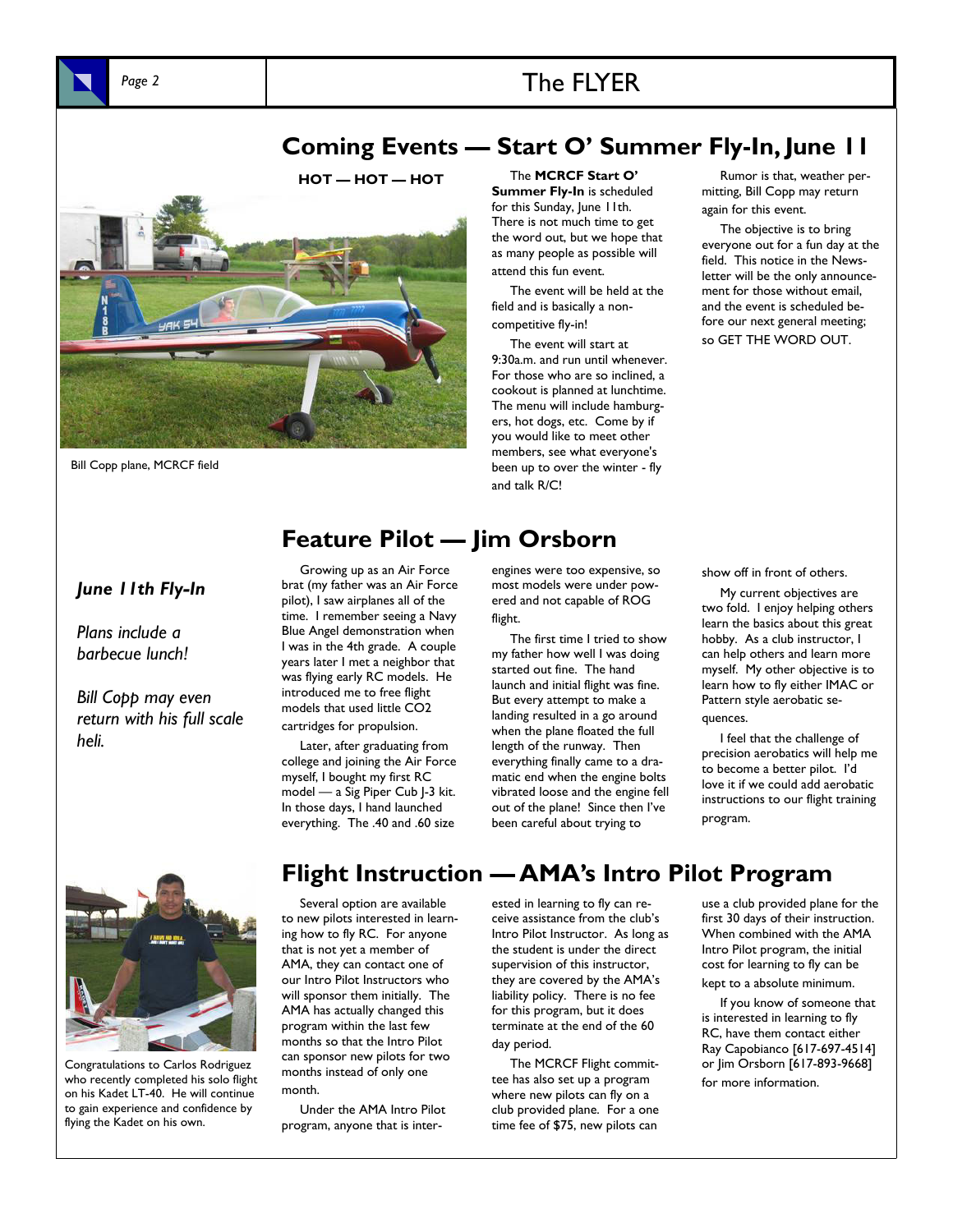## **MCRCF Spring Fly-in — May 21, 2006**

 The MCRCF Spring Fly-In began as a bright, sunny day that would bring perfect flying weather. The early birds started arriving at the field shortly after 8:30 AM. By the end of the day, about 20 members and friends had stopped by to fly or check out the sights.

 Some of the attendees included Jerry Crowley shown

here with a new bi-plane. The plane flew well and went home with Jerry to see another mission on another day.

helicopter. This photo shows Bill inside the aircraft shortly after touchdown. Notice the small electric plane in the passenger seat!

 Bill was going to donate a ride around the field as a raffle prize, but we didn't have enough folks to make it work. In the end, Jeff Ward took Bill up on his offer to take the return trip

to Hanscom you can expect to see that video at our June meeting! If you are able to come back again Bill, I'm

 Bill had of course cleared all of the details ahead of time, so everyone was happy to get a unique picture opportunity.

#### **See the MCRCF Website for a video of Bill's arrival.**

 The day continued with a number of pilots taking advantage of the good weather. Martin Lindenaueris shown above with his newly repaired airplane. Martin's plane has experienced several hard landings and even been held hostage by a tree or two.

 But Martin is not easily discouraged and has been able to restore the plane to flying condichance to see everyone that showed up for the day. Reports are that it was a safe day without any memorable incidents.

 On other occasions over the past month I have seen a couple more pilots make it out to the field for their first flights of the year — Yes it is great that we've finally got some warm weather.

 One such pilot is Padget Spencer, shown here with a portion of his fleet of helicopters. Apparently there are several more at home. Padget is also flying a couple of airplanes, including a Hobbico trainer that he is using to introduce his son to the sport. Better watch out Padget, you know they say the young ones learn very fast and pretty soon they can fly better than you.

 Seeing Padget, and several other helicopter pilots, at the field brings to mind our current club restriction on helicopters. In accordance with a decision of the MCRCF Board, only pilots who were members prior to the 2005 flying season are eligible to fly helicopters at our field. **New members who joined in the last two years are not authorized to fly helicopters and are restricted to flying only fixed wing aircraft.** The Flight Safety Committee agreed with this decision and has recommended that the restriction remain in effect until an updated safety plan, flight operation rules, and a basic flight training program is approved for new helicopter pilots.

 I was very disappointed that another commitment forced me to leave early. But I was able to stay long enough to see the most unique commuter vehicle.

 Yes, Bill Copp literally made it a "Fly-In" event when he arrived, direct from Hanscom Air Field in his own **Robinson R22**  volunteering for the flight! Bill's arrival did actually cause

a bit of a stir in the area. Several cell phones rang within seconds of his initial sighting, and then a pair of guards from the Correctional Facility came over to check out the situation.

 As I said earlier, I had to leave early, so I didn't get a





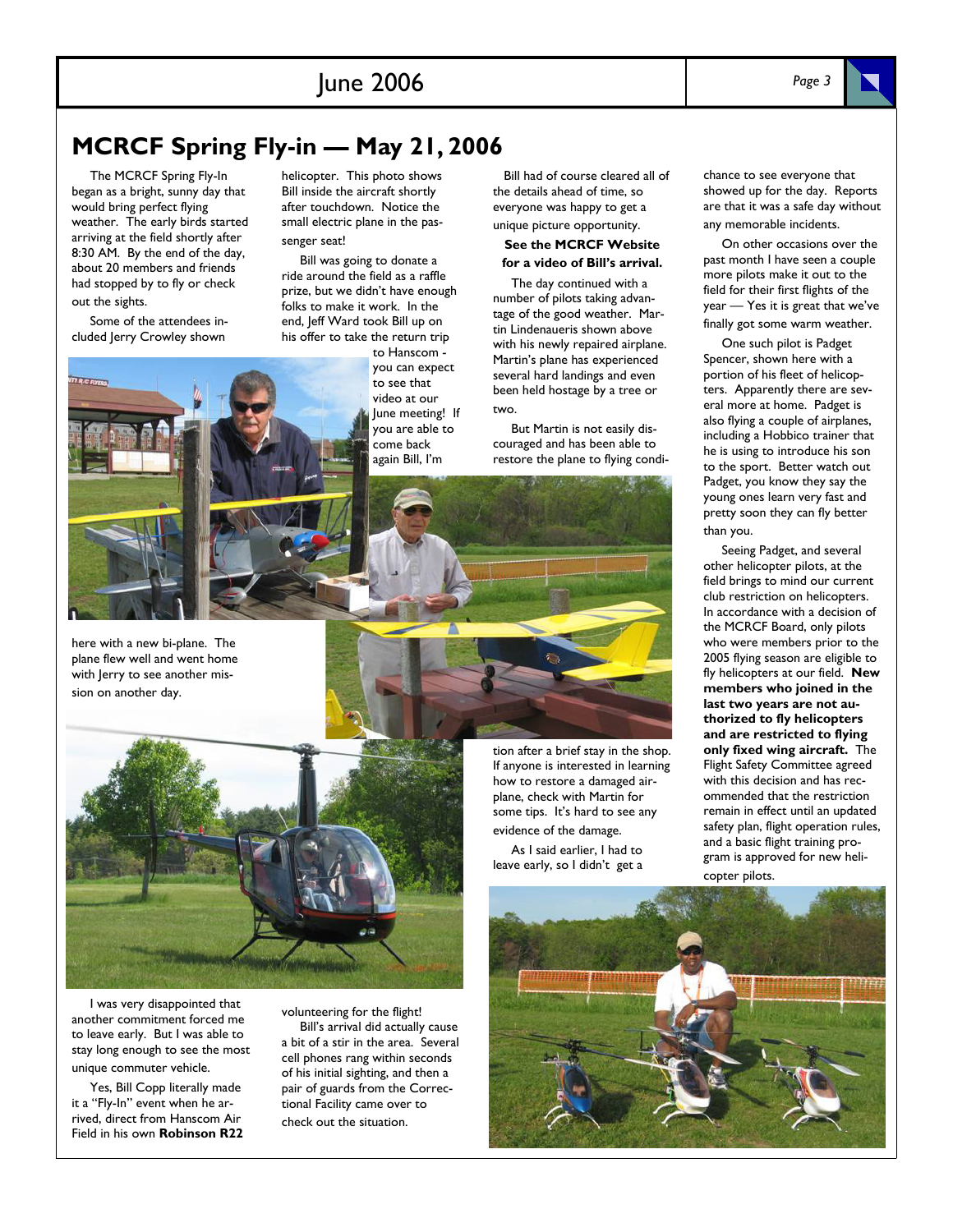

*"Technically I made the first take-off and landing myself, but the fun had only just begun."* 



**Brio 10 Specifications**  Wing Span: 41 in (1040mm) Overall Length: 40 in (1015mm) Wing Area: 325 sq in (21 sq dm) Flying Weight: 28-34oz (795-965 g) 31 oz Motor Size: Park 480 Outrunner or Power 10 Outrunner Prop Size: **11x7** to 12x8 Speed Control: 35A to 40A **Brushless** Recommended Battery: 3-Cell 11.1V 1320mAh to 2100mAh Li-Po Radio: 6-Channel or greater Servos: 4 Sub-Micros Approx. Flying Duration: 10 minutes Approx. Assembly Time: 5-6 hours, I week

### **Are Electrics a Viable Alternative? Jim Orsborn**

 Whenever I decide to make a trip to the field for a flying session it takes at least 5 trips to the basement to collect all of the gear that is needed. Each plane is two trips — I usually do them first so that I can minimize the hanger damage from bumping the wall and stair railings. The other gear is heavy and bulky, so I don't like to load it first; besides the planes fit better if they go in the car first.

Well I was recently on a trip to Oklahoma City and found an opportunity to visit a local Hobby Store. While I was talking with the owner, I asked if he would recommend an electric that I might try. I explained that I wanted to use the electric to practice flying aerobatic maneuvers at our field when the weather was great, but soccer restricted the use of my larger planes.

 Mike said that he would recommend the relatively new Brio 10. It is an E-Flight model that has been designed to handle both 3D and Precision Aerobatic flight profiles. Designed by three-time world champion, Quique Somenzini, the plane is an extremely light weight model that is designed to use a couple of different electric motors. Mike even gave me the specific recommendations.

 Okay, so on my next trip to RC Buyers I found one on the shelf and decided to try the electric alternative.

 I really do have to admit that the parts in the box looked really impressive. Laser cut, perfect covering job, fiberglass cowl, magnetic hatch hold down and an assembly manual in English. The kit actually includes two firewalls, because the instructions cover installation of three different motors.

 Assembly was very straight forward, but was time consuming because I tried hard to do

everything correctly and not make any mistakes. I checked the CG, and opted for the tail mounted rudder servo instead of a fuselage mounted pull-pull control. I also left off the wheel pants because of our grass field.

 The first trip to the field was a calm Saturday afternoon. Technically I made the first takeoff and landing myself, but the fun had only just begun. I made a straight take-off down the runway, followed by a left turn back to a touchdown just across the runway. The problem was, the plane seemed very sensitive, and I wasn't able to set it up for a trim flight. I was relieved when Ray offered to take the controls and perform the trim flight.

 After take-off, Ray climbed to altitude and turned left for a trim pass, but the next thing we knew was the canopy popped off and started floating to the ground. Ray immediately started complaining about how out of trim the plane was, and how much it wanted to roll to the right as soon as he let the controls go.

 We're still trying to figure out if Ray's problems were caused by the canopy failure or more likely my faulty radio installation — you see I still had the radio set for Flapperon mode even though I had installed a "Y-cable" and connected both aileron servos to a single channel.

 Anyway, Ray was able to bring the plane back to the runway; something that I could not have done with the plane requiring almost full left aileron to stay level. Following this flight, I did have to reconstruct the motor mount and firewall; because the motor started with a broken prop and ripped itself from the firewall. The second flight resulted in another broken prop and put me out of service for a couple of days.

On the third attempt, I was

again able to get the plane from take-off to a nearby landing, but was not able to make a trim pass. So Ken Walker, another MCRCF pilot who I respect for his skills, was asked to make the trim flight. Kenny was able to make the flight without incident.

 While making this trim flight, Ken was able to demonstrate the vertical climb, axial roll, and some of the low speed stall characteristics of the model. But my concern is that the model just does not have the strength and durability of a larger model.

At this point I know that:

- The thin aluminum landing gear is very marginal for our grass field, having been bent on every landing.
- The 2 mm wheel axles are too light and bend easily.
- The electric props are light weight, but will not survive a tall grass landing.
- If the engine starts with a broken prop, it will rip itself off the firewall.
- I need to check the engine and motor speed control to understand why I occasionally loose power before the battery reaches cutoff.
- The plane needs to be landed while there is still adequate battery voltage for a power on landing to maintain control.
- I should probably reduce the aileron and elevator control throws and add more exponential until I'm able to reliably control the plane.
- Downsizing from a .40 size glow plane to a .10 size electric is not a "piece of cake."
- On the first flight with any plane, your best friends are airspeed, airspace below your wings, and having the best pilot available at the controls.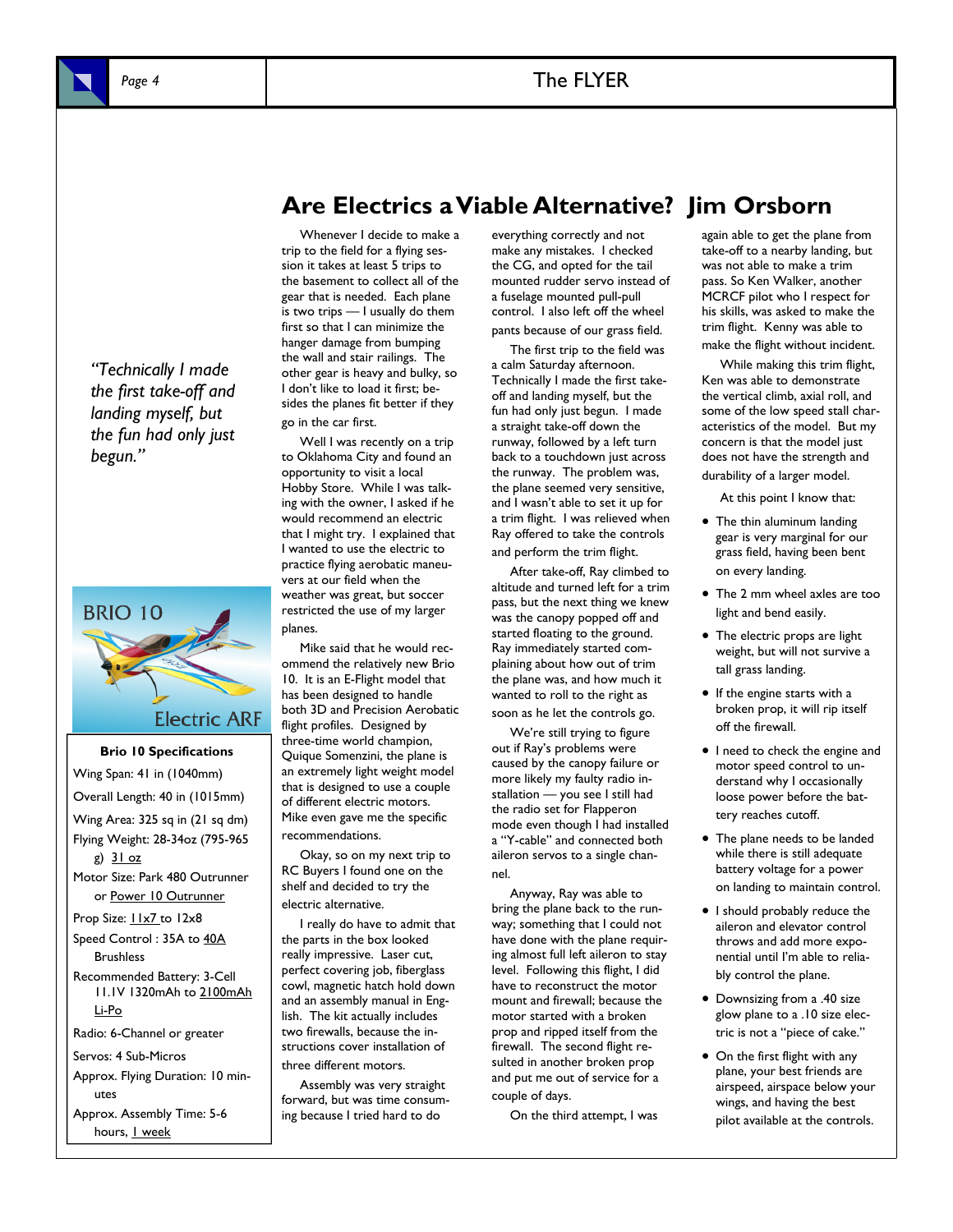### **Safety — Know Your ABCs**

 Don Lowe, in his Safety article for the March issue of the AMA Insider suggests that we all learn

to follow an ABC checklist.

**A (assembly)**: Check that everything is in its proper place, controls are still intact as installed and securely fastened, and all assembly fasteners are in place.

**B (batteries)**: Must be fully charged—very critical to safe flying.

**C (controls)**: Controls checked for deflection, without evidence of servo malfunction, and operate in the proper direction.

 There is a saying that "Safety is no accident," So beginning this month I'm going to take a closer look at each part of Don's checklist. This month we'll focus on **A (assembly)**.

 When you took you ARF out of the box, many parts of the plane were already assembled in their "Ready To Fly" condition. But you still had to complete all of the final assembly tasks; including installing the radio and engine. You probably had to attach the tail feathers and join the wing panels.

 So when you consider the first, **A (assembly),** item in the checklist, start by looking over

everything that you did to the model after taking it out of the box.

- Proper place: Is there anything inside your fuselage that is loose and subject to movement; battery, receiver. If anything has moved, the CG could be off and cause the plane to fly erratically.
- Tail feathers: These surfaces are often glued to the fuselage so check the joints for soundness and good strength. Anything else that you glued during the assembly process should be checked as well.
- Control surfaces: Check the hinges and the control horns. Hinges are subject to fatigue and can break. Control horns will also become loose. If a control surface has any slop or flex when the radio is turned on, it will be impossible to trim the plane for hands off flight.
- Servos: Even if they came pre-installed, check them before each flight. Screws tight, no missing screws, control horns and clevis locking devices are tight.
- Wing attachment: Whether you use rubber bands, nylon bolts, wing tubes or a perma-

nent attachment, always check the wing attachment for proper assembly. Use the recommended number of rubber bands, and replace the ones that show any sign of age. Don Lowe's original article commented on the total loss of a large Pattern aircraft because the pilot was distracted and forgot to install the set screws that were supposed to hold the wing on the wing tube — Confucius say: "Wing come off, plane fall like rock"

- Engine: This is the primary source of all vibration, so it would make sense to check it carefully before each flight. Even if the engine bolts are tight, is the engine mount still firmly attached to the firewall? Yes, these bolts will come loose from vibration.
- Miscellaneous: These items would include wheel collars, any add-on items, covering material, cowls, canopy, fuel or battery hatches. Again, anything that you worked on during the assembly process should be checked to see that it is still properly attached and securely fastened.

Next month we'll take a look at **B (batteries).**

*Confucius say: "Wing come off, plane fall like rock"* 

### **Smile, You're On Candid Camera**

 Dave Varrell was recently seen at the field with this cute little electric plane. Notice the small digital camera mounted in the fuselage. It is one of the neat, little "Blip" cameras that can be ordered on-line.

 The camera is controlled by the "Aux" channel on your radio and can be set to record either continuously or on command. The plane is a very basic, Styrofoam model with a Park 480

motor for power. This little brushless motor provides plenty of pep to carry the camera to altitude.

 So Dave, when are we going to see a photo or two of the field and surrounding area?



*Page 5*